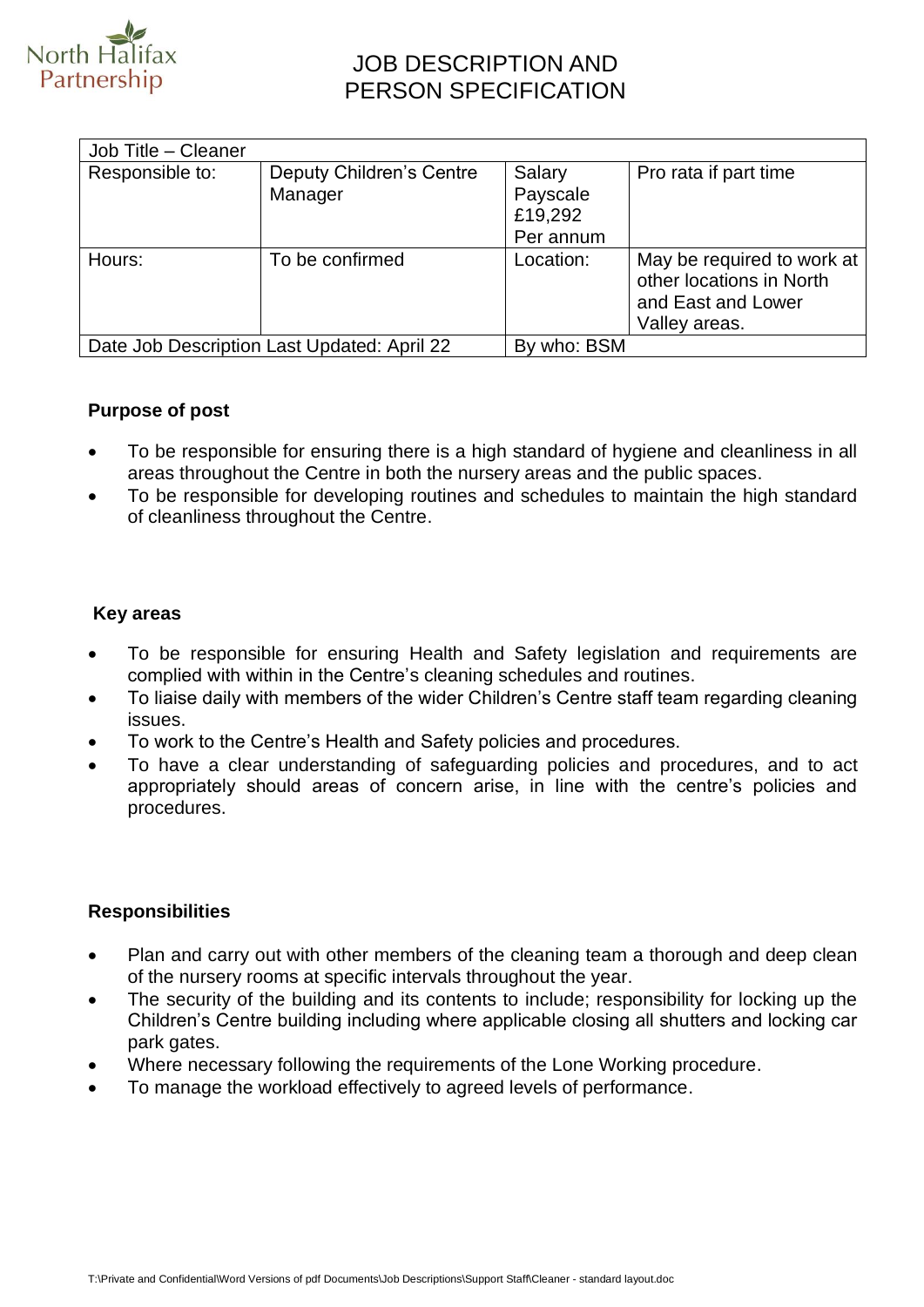### **Main duties**

- To clean all designated areas in the public, staff, Nursery areas and walk ways to a high standard of hygiene and cleanliness.
- Provide domestic assistance in the Centre when necessary.
- To assist in the maintenance of the building, furniture and equipment.
- Manage cleaning materials and resources and re-order via line manager.

#### *Any other duties and responsibilities appropriate and relevant to the post, including:*

- To ensure that the Children's Centre's Equal Opportunities policies are proactively implemented so as to promote inclusion, equality and valuing diversity throughout all aspects of the Children's Centre.
- To perform the duties specified and other duties as required from time to time under the guidance of the Area Management Team or line manager.
- To have a clear understanding of safeguarding policies and procedures and to act appropriately should areas of concern arise, in line with the North Halifax Partnership (NHP) policies and procedures.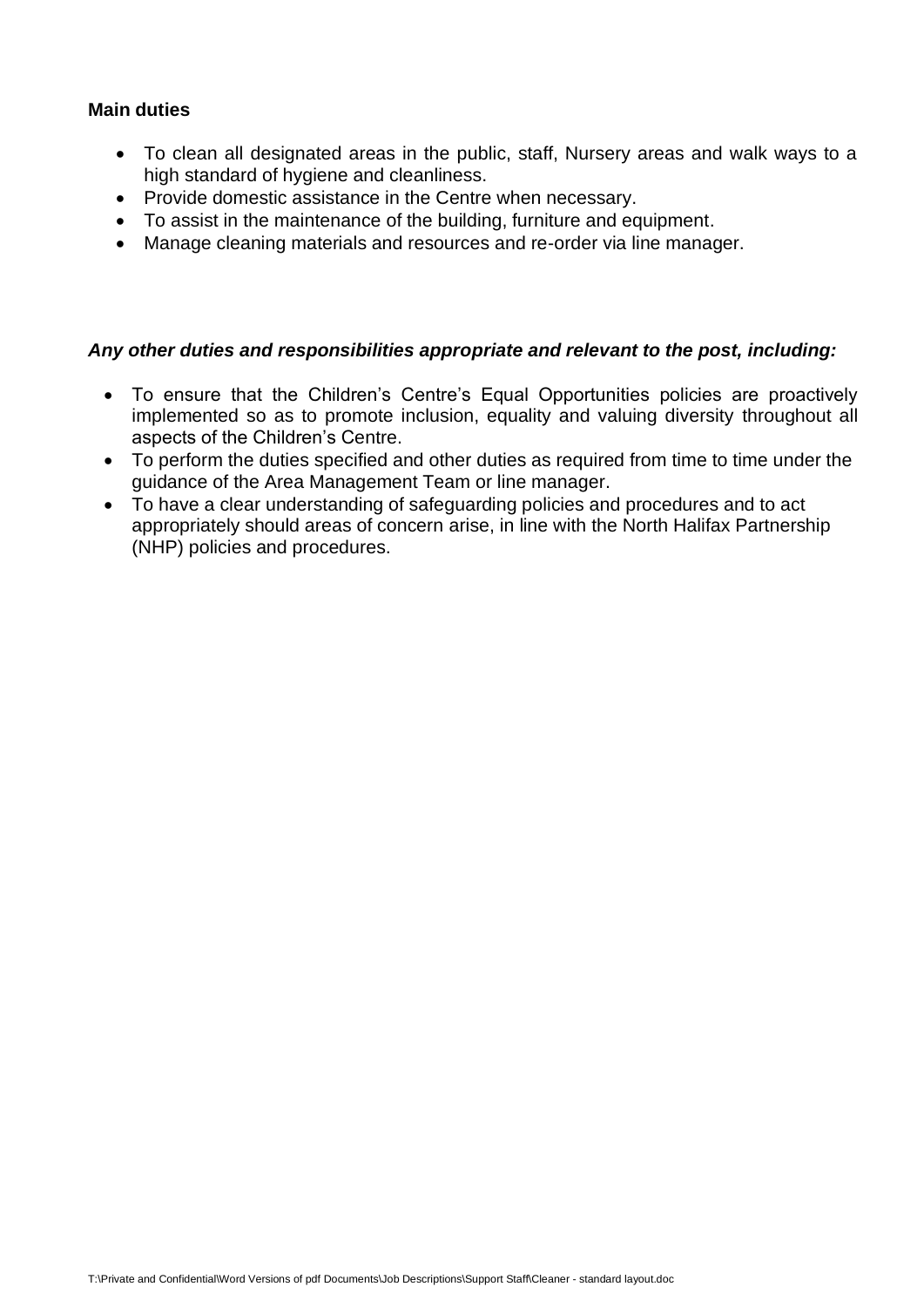

*North Halifax Partnership Ltd is an equal opportunity employer. We are committed to safeguarding and promoting the welfare of children and we expect all staff and volunteers to share this commitment. A disclosure and barring service check is undertaken for all staff – a caution or conviction does not automatically prevent an offer of a job and any issue may be discussed with a prospective employee.*

| <b>POST TITLE:</b>           |                                                                    | <b>Cleaner</b>                                                                                                                                                                                                                                                 |
|------------------------------|--------------------------------------------------------------------|----------------------------------------------------------------------------------------------------------------------------------------------------------------------------------------------------------------------------------------------------------------|
| <b>Criteria</b><br><b>No</b> | <b>Attributes</b>                                                  | <b>Criteria</b>                                                                                                                                                                                                                                                |
|                              | <b>Relevant</b><br><b>Experience</b>                               | <b>Essential</b><br>Experience of cleaning to a high standard in domestic or commercial premises.<br>$\bullet$                                                                                                                                                 |
|                              |                                                                    | <b>Desirable</b><br>Experience of working in a childcare setting.<br>Experience in cleaning role.<br>Experience in key holding and locking up responsibilities.<br>Experience in auditing standards of cleaning.<br>Experience in creating cleaning schedules. |
|                              | Education,<br>qualifications<br>and Training<br><b>Attainments</b> | <b>Essential</b><br>Willingness to undertake training.<br><b>Desirable</b><br>Health and Safety training.<br>COSSH Training.                                                                                                                                   |